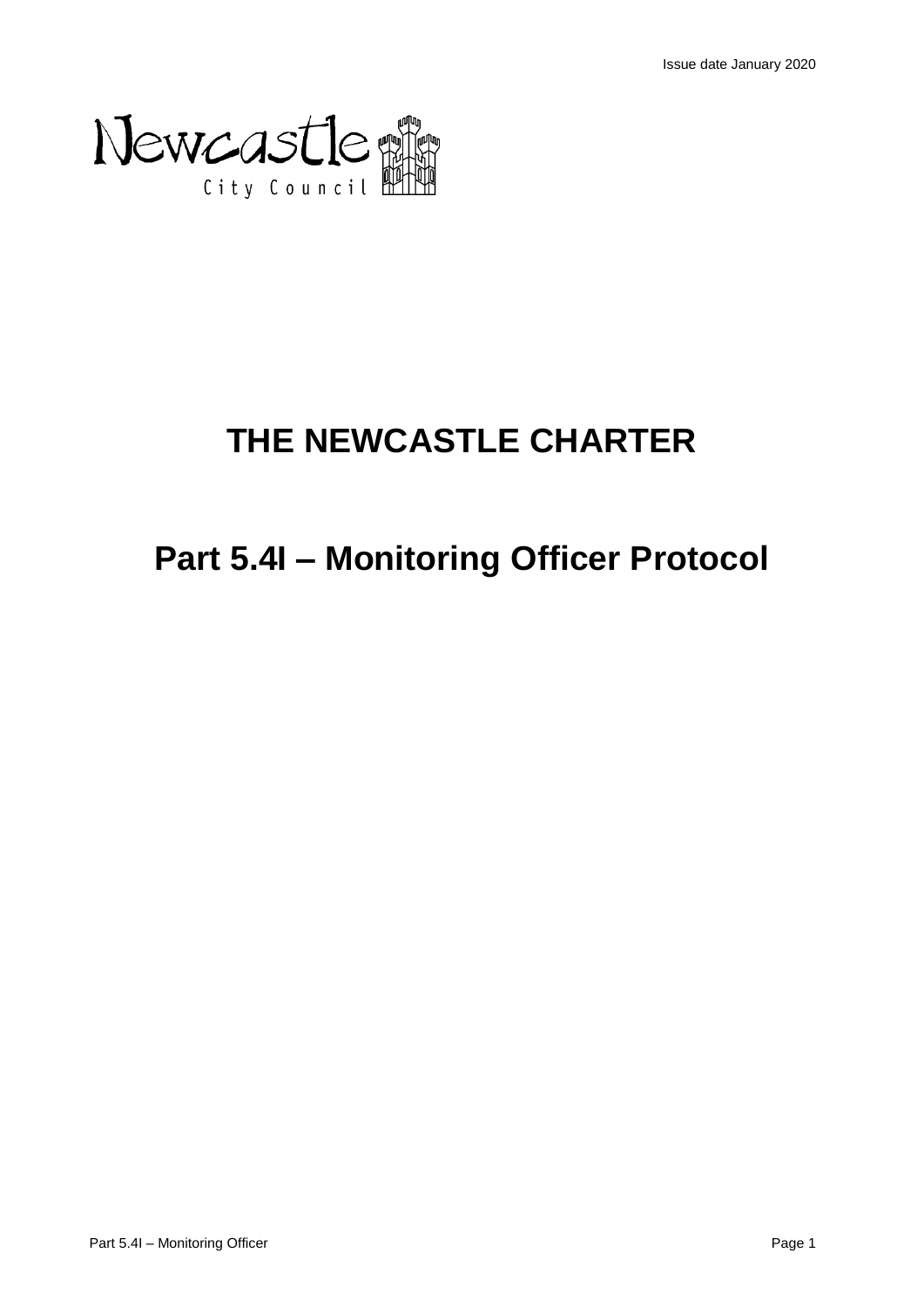# **Notes:-**

**The Council's Monitoring Officer has a key role in ensuring ethical governance of the Council.**

The purpose of this Protocol is to bring together in one document the key responsibilities of the Monitoring Officer under statute and this Constitution.

The Assistant Director Legal Services is currently the Monitoring Officer.

# **Statutory Sources**

Local Government and Housing Act 1989, ss. 5 and 5A

Localism Act 2011, s 29, 30, 31, 32.

# **Authorisation**

This was approved by City Council on 2 March 2005. It replaces the previous Protocol approved by City Council on 5 November 2003. Minor changes were made in 2008 to reflect the revised Members' Code of Conduct.

Further changes were made in 2012 to reflect the new Members' Code of Conduct.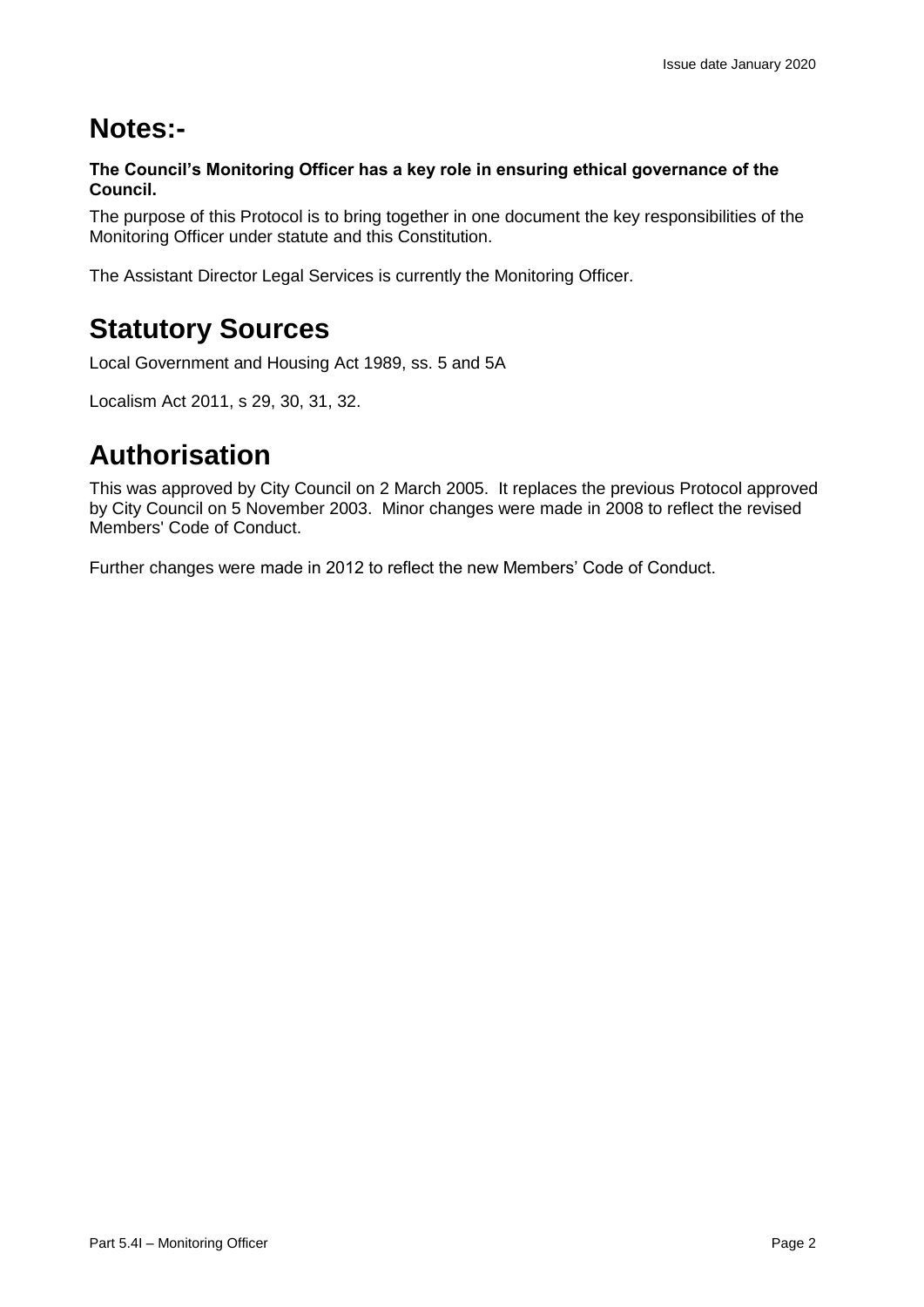# **MONITORING OFFICER PROTOCOL**

# **1. Introduction**

The Monitoring Officer is a statutory appointment under Section 5 of the Local Government and Housing Act 1989.

The Monitoring Officer is a "non-statutory chief officer" within the meaning of the Local Government and Housing Act 1989 and reports direct to the Chief Executive.

The Assistant Director Legal Services is the Council's Monitoring Officer.

### **2. Functions of the Monitoring Officer**

Article 13.03 of the Newcastle Charter provides that the functions of the Monitoring Officer include the following:

- *"(a) Maintaining the Constitution. The Monitoring Officer will maintain an up-to-date version of the Constitution and will ensure that it is widely available for consultation by members, staff and the public.*
- *(b) Ensuring lawfulness and fairness of decision making. After consulting with the Head of Paid Service and Chief Finance Officer, the Monitoring Officer will report to the full Council (or to the Cabinet in relation to an executive function) if he/she considers that any proposal, decision or omission would give rise to unlawfulness or if any decision or omission has given rise to maladministration. Such a report will have the effect of stopping the proposal or decision being implemented until the report has been considered.*
- *(c) Supporting the Standards Committee. The Monitoring Officer will contribute to the promotion and maintenance of high standards of conduct through provision of support to the Standards Committee.*
- *(d) Receiving and assessing complaints that a member has, or may have failed to comply with the Code of Conduct for Members. The Monitoring Officer will receive written complaints that a member has, or may have failed to comply with the Members' Code of Conduct. The Monitoring Officer will then decide whether a complaint requires investigation.*
- *(e) Conducting investigations. The Monitoring Officer will conduct investigations into matters and make reports or recommendations in respect of them to the Standards Committee. The Monitoring Officer will carry out his/her responsibilities under the Council's Arrangements for dealing with standards allegations against Members under the Localism Act 2011(contained in Part 5.4G of this Constitution).*
- *(f) Granting dispensations. The Monitoring Officer may grant dispensations to members and co-opted members from requirements relating to interests set out in the Members' Code of Conduct, so far as not delegated to the Standards Committee.*
- *(g) Proper officer for access to information. The Monitoring Officer will assist the Service Manager Democratic Services to ensure that executive decisions, together with the reasons for those decisions, and relevant officer reports and background papers are made publicly available as soon as possible.*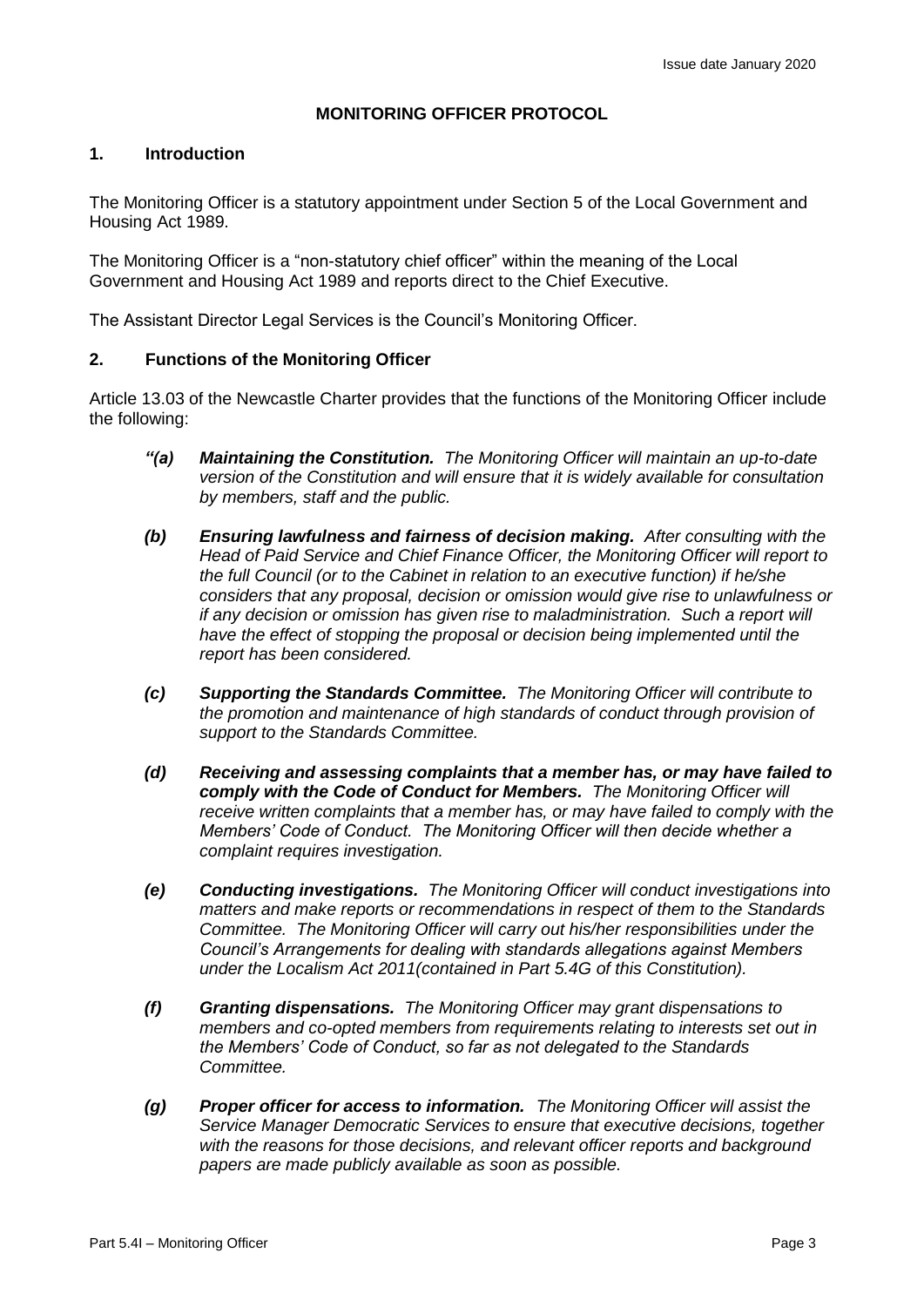- *(h) Advising whether Cabinet decisions are within the budget and policy framework. The Monitoring Officer will advise whether decisions of the Cabinet are in accordance with the budget and policy framework.*
- *(i) Supporting the Audit Committee. The Monitoring Officer will contribute to the promotion and maintenance of high standards in audit and governance issues, including the Council's internal control environment, through the provision of support to the Audit Committee.*
- *(j) Providing advice. The Monitoring Officer will provide advice on the scope of powers and authority to take decisions, maladministration, financial impropriety, probity and budget and policy framework issues to all councillors."*

Paragraph 17.02(a) of the Newcastle Charter also provides that a function of the Monitoring Officer is to interpret the Constitution:

> "*The Monitoring Officer or Deputy Monitoring Officer will interpret this Constitution when asked to do so and/or when he/she considers it necessary to do so.*"

# **3. Procedures Designed to Avoid the Need to Issue a Statutory Report**

Under Section 5 of the Local Government and Housing Act 1989, the Monitoring Officer has to prepare a report where it appears to him that any proposal, decision or omission by the Council, by any Committee or Sub-Committee of the Council, or any office holder or employee or any joint committee has or is likely to contravene the law, or where there has been a finding of maladministration by the Local Commissioner.

The Council therefore has procedures in place which are designed to avoid the need to issue a statutory report:

#### **(a) Systems to Reduce Risk of Illegality/maladministration**

The risk of illegality or maladministration is reduced by having effective systems which are regularly reviewed and updated. These include:

- Council Procedure Rules (Standing Orders)
- Codes of Conduct for Officers and Members
- List of delegated powers and procedures for recording decisions taken under those powers
- Complaints procedures
- Guidance on access to information
- Registers, for example, in relation to declarations of interest or receipt of gifts and hospitality
- **Property Protocols**

#### **(b) Ombudsman Reports**

(i) A mechanism for dealing with Ombudsman Reports is set out in Annex 4 in Part 3 of the Newcastle Charter. This includes the following with regard to local settlements:

> *"F. Delegated Officers may exercise their delegated powers to agree local settlements with the Ombudsman. They may also exercise their delegated powers to make payments or provide other benefits under section 92 of the Local Government Act 2000.*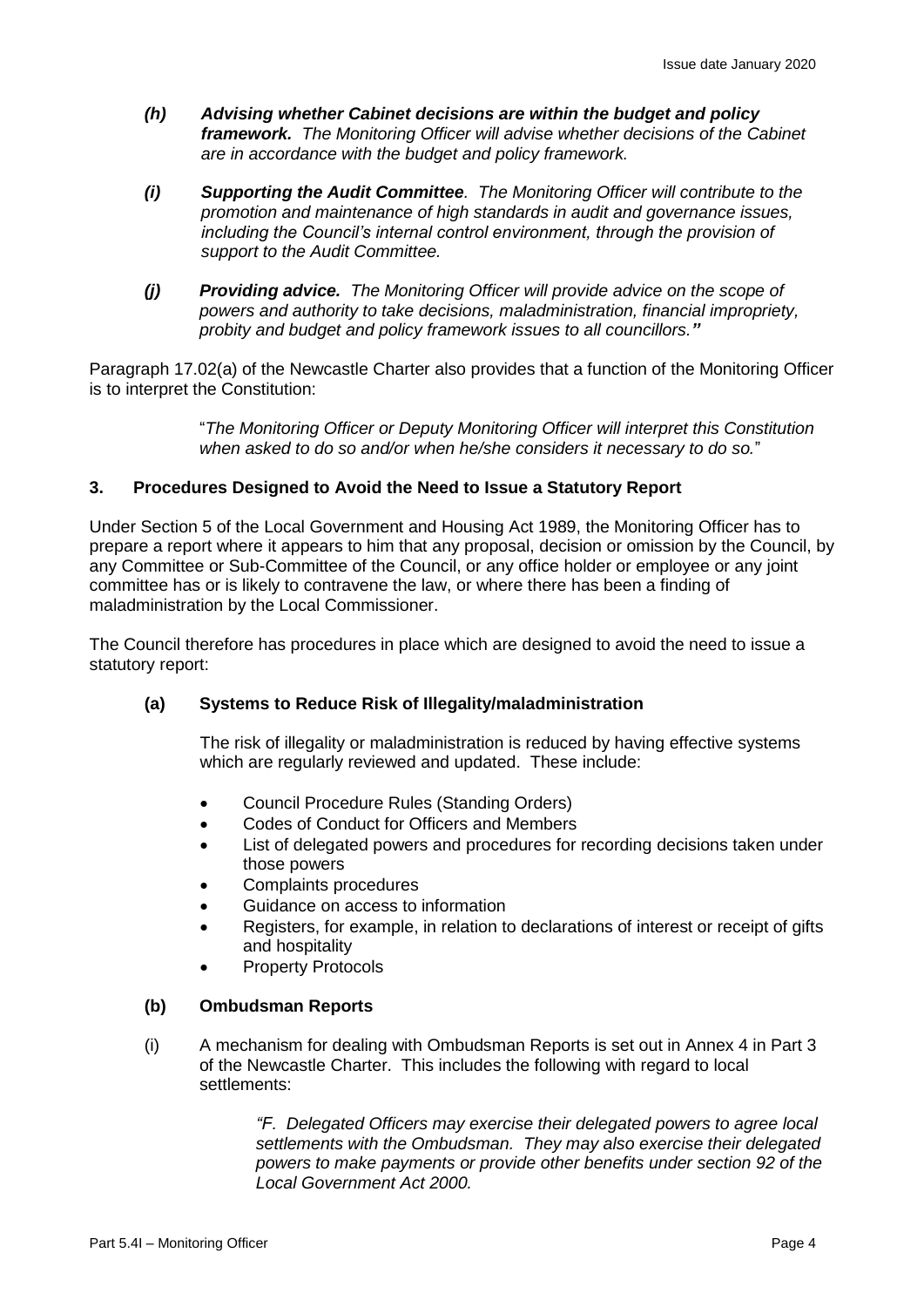*G. This is subject to the other provisions of this Protocol (in particular regarding consultation with members). The Service Manager Democratic Services and Assistant Director Legal Services should also be consulted. The Delegated Officer must also be satisfied that financial provision exists and comply with the provisions of Financial Regulations."*

This approach was agreed with the Ombudsman.

#### **(c) Access**

The following access granted to the Monitoring Officer will help to ensure that issues which should be brought to Monitoring Officer's attention are:

#### **(i) Access to Corporate Management Team papers.**

The Monitoring Officer has access to Corporate Management Team papers.

#### **(ii) Access to Meetings**

• Paragraph 21 of the Access to Information Procedure Rules (Part 4B of the Newcastle Charter) includes the following provision:

*"a) The head of the paid service, the chief financial officer and the monitoring officer, and their nominees are entitled to attend any meeting of the Cabinet and its committees ….."*

In addition to the above, the Monitoring Officer has a right of access to all meetings of the Council, including Member briefings. However, access to Member briefings is by invitation only.

#### **(iii) Access to Documentation**

Paragraph 25 of the "Officer Delegations - General" in Part 3.13 of the Newcastle Charter provides:

"*The Director of Resources or the Assistant Director Legal Services may from time to time require officers to give them access to documentation in their possession relating to decisions made or proposed to be made by them*".

#### **(d) Reports to Cabinet and Attendance by a Lawyer at City Council etc**

- (i) To ensure that issues concerning legality have been addressed, all Cabinet reports have a section on the legal implications of the report.
- (ii) There will be attendance by a Lawyer from Legal Services at full City Council, Cabinet, Constitutional Committee, Standards Committee, Planning Committee, Regulatory and Appeals Committee and Licensing Committee. Their attendance is recorded in the Minutes.

#### **(e) Monitoring Officer Meetings**

Regular meetings between the Chief Executive, Director of Resources, Monitoring Officer and Chief Internal Auditor to discuss issues of legality and probity.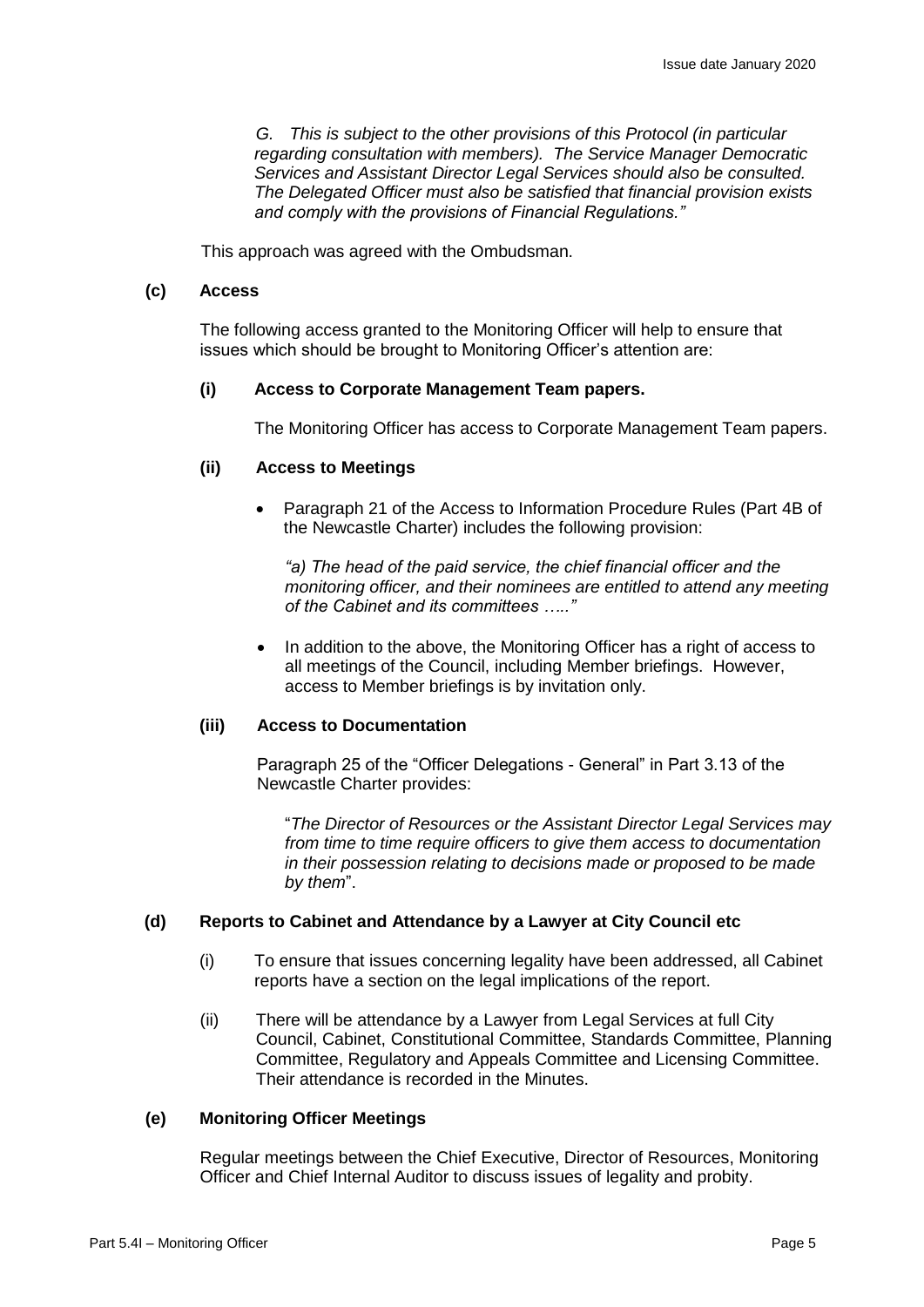## **4. What the Monitoring Officer will not report on**

It is intended to limit the need for formal reports to be produced by the Monitoring Officer so far as is possible. Reports will therefore not be issued as a matter of routine or in relation to trivial issues. The Monitoring Officer will concentrate on major matters, in accordance with Parliament's intention, and the emphasis will be on the preventative aspect of the role. Generally, therefore, the Monitoring Officer will not report on the following matters:

- Minor procedural irregularities.
- Matters which have already been reported to the Council or Committee by another officer and where Members are aware of the illegality or maladministration involved.
- Matters which are being resolved by other means, for example, matters being dealt with through the Council's insurers.
- Cases where the Council has been convicted of an offence (for example under health and safety legislation) or had a statutory order made against it and a report has already been made to the Council or Cabinet or Committee.
- Matters dealt with through the Council's internal complaints procedures unless those matters raise issues of illegality or maladministration in the Council's systems and which will recur unless corrected.
- Cases in which the Ombudsman has made a finding of maladministration against the Council which will be reported separately in accordance with Annex 4 in Part 3 of the Newcastle Charter.
- Litigation involving the Council provided that the Council has an arguable case.
- A preliminary enquiry or request which, if it becomes a formal proposal, would create the need for a report.
- Matters where no further action is required to remedy the breach, for example, where there is a historic illegality and no continuing injustice, but there is no active complaint in respect of it.
- Matters that can be resolved promptly by a report to a Committee or Sub-Committee or Delegated Officer.

#### **5. Working Arrangements**

#### **(a) Resources**

The Council is under a duty to provide sufficient resources to the Monitoring Officer. Article 13.05 of the Newcastle Charter provides:

*"The Council will provide the Head of Paid Service, Monitoring Officer and Chief Finance Officer with such officers, accommodation and other resources as are in their opinion sufficient to allow their duties to be performed".*

#### **(b) Deputy Monitoring Officer**

Article 13.01(e) of the Newcastle Charter provides that the Monitoring Officer must appoint a Deputy.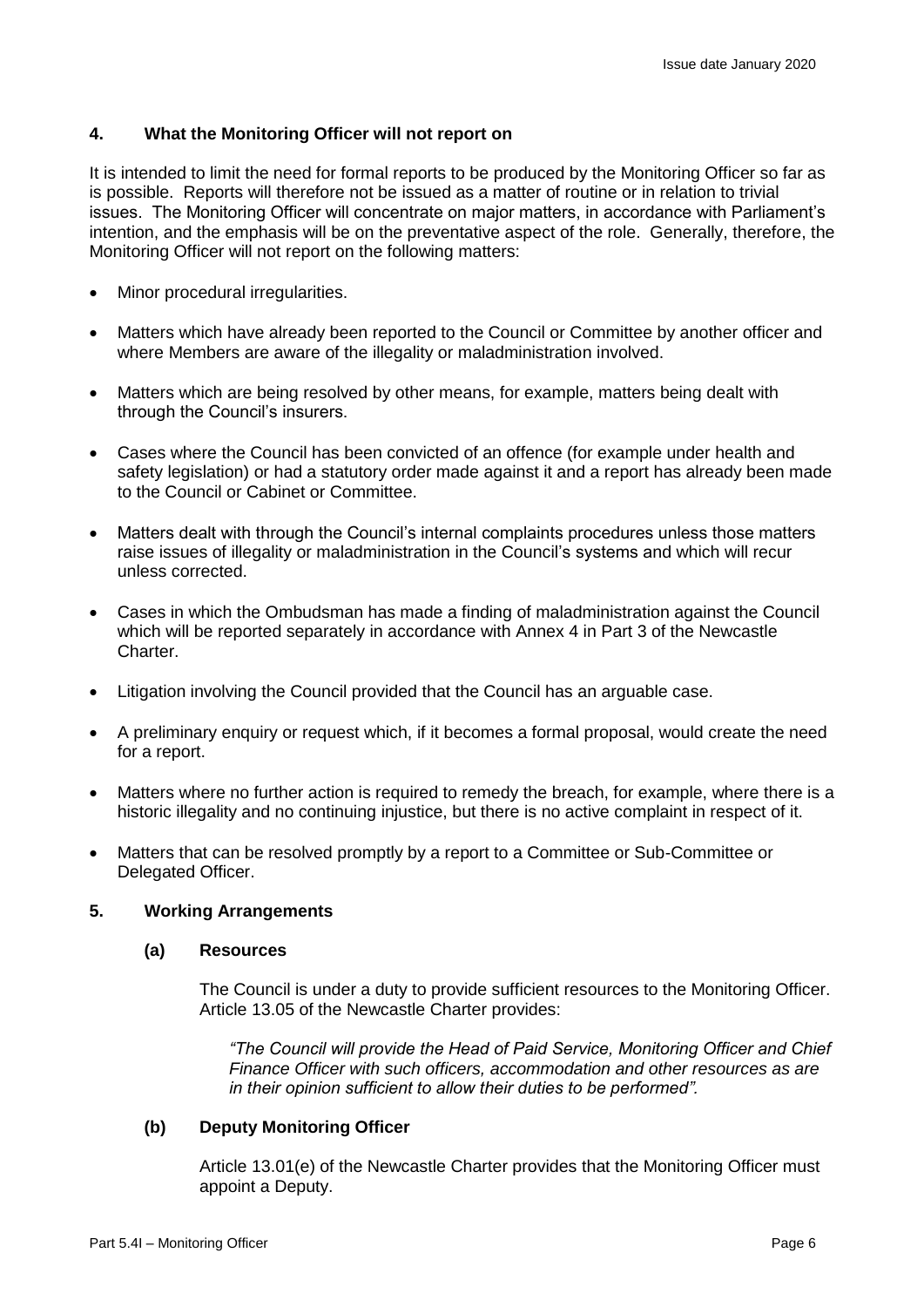The current Deputy Monitoring Officer is such person as the Monitoring Officer may appoint as deputy from time to time.

However, certain duties of the Monitoring Officer remain personal to him, as set out in Article 13.01(f):

*"(i) The duties in respect of the statutory reports by the Monitoring Officer ….. (under sections 5 and 5A of the Local Government and Housing Act 1989 …..) are personal to them, unless they are unable to act owing to absence or illness, in which case the duties are personal to their deputy."*

Except in respect of the statutory duties referred to in sub-paragraph (i) of Article 13.01(f) of the Newcastle Charter, all references to the Monitoring Officer under the Newcastle Charter shall include reference to the Deputy Monitoring Officer and any other officer that he may nominate.

#### **(c) Maintaining and Monitoring the Register of Members' Interests (including Gifts and Hospitality)**

The Service Manager Democratic Services maintains the register of Members' interests (including gifts and hospitality) on behalf of the Monitoring Officer. An annual report from Standards Committee is submitted to City Council which includes the operation of the register.

# **6. Responsibilities of Members and Officers**

The Monitoring Officer needs to ensure that all issues that should be brought to his attention are. Members and Officers therefore have various responsibilities towards the Monitoring Officer:

(a) Paragraph 7 of the Protocol on Member/Officer Relations provides:

*"7.1 If there are any issues of legality, maladministration, financial impropriety or probity, or if Members are in any doubt as to whether decisions are or likely to be contrary to the Council's policy, budget or the law, Members are required to consult with the Assistant Director Legal Services as Monitoring Officer or the Director of Resources as Chief Finance Officer as appropriate."*

(b) The Council's guide to "Good Practice in Decision Making" (Annex 3 of Part 3 of the Newcastle Charter) includes the following as a key consideration:

> *"3.4 It is important that proper consultation takes place with Cabinet Members, Chairs, Ward Members, the Director of Resources and the Assistant Director Legal Services before decisions are made in accordance with the Protocol."*

(c) So far as decisions outside the budget or policy framework are concerned, paragraph 3(b) of the Budget and Policy Framework Procedure Rules (Part 4C of the Newcastle Charter) provides:

> *"If the Cabinet, committees of the Cabinet, individual members of the Cabinet and any officers, area committee(s) or joint arrangements discharging executive functions want to make such a decision, they shall take advice from the monitoring officer and/or the chief finance officer as to whether the decision they want to make would be contrary to the policy framework, or contrary to or not*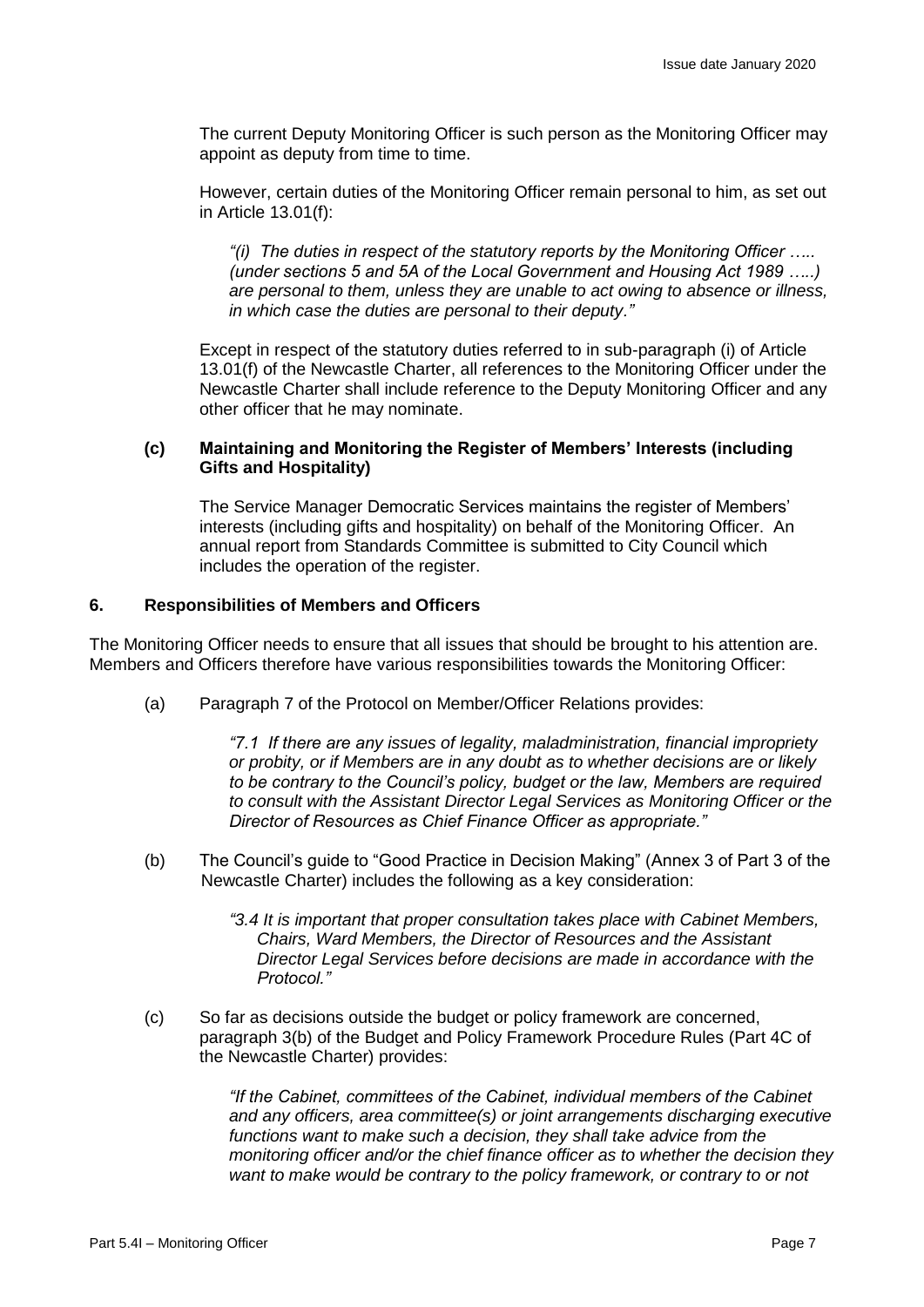*wholly in accordance with the budget. If the advice of either of those officers is that the decision would not be in line with the existing budget and/or policy framework, then the decision must be referred by that body or person to the Council for decision, unless the decision is a matter of urgency, in which case the provisions in paragraph 4 (urgent decisions outside the budget and policy framework) shall apply."*

Paragraph 7 of the Budget and Policy Framework Procedure Rules addresses call-in of such decisions. Sub-paragraph (a) provides:

*"Where either (i) 7 non-executive members (which may include the statutory education representatives if the matter being called in is an education matter on which they would be entitled to vote), or (ii) the Chair and Vice-Chair of a relevant scrutiny committee and one other non-executive member are of the opinion that an executive decision is, or if made would be, contrary to the policy framework, or contrary to or not wholly in accordance with the Council's budget, then they shall make a call-in request with their reasons to the proper officer who will refer it to the Monitoring Officer and/or Chief Financial Officer for their advice".*

The matter shall then be dealt with in accordance with the further provisions of paragraph 7.

(d) Paragraph 1b of the Code of Conduct for Employees (Part 5.2C of the Newcastle Charter) provides:

> *"If you become aware of anything illegal, improper or a breach of procedure, you must report it to your manager or supervisor, or, if you prefer, to the Assistant Director Legal Services. You will not be penalised for doing this as long as you act in good faith. Managers must record, investigate and take appropriate action on your reports."*

- (e) The City Council's policy for confidential reporting of concerns ("Whistle blowing") is in Part 5.3A of the Newcastle Charter. The Monitoring Officer receives allegations under that policy. The Monitoring Officer has overall responsibility for the maintenance and operation of that policy, maintaining a record of concerns raised and the outcomes, and reporting as necessary to the Council.
- (f) Decision-makers are required to have regard to guidance issued by the Monitoring Officer.

Article 14.02(b) of the Newcastle Charter provides:

"*In particular, all decision-makers shall take into account protocols for good decision making (approved by the Council) and guidance issued from time to time by the Head of Paid Service, Monitoring Officer and/or Chief Finance Officer which are contained in Part 3.13 of this Constitution".*

Article 14.03(d) of the Newcastle Charter provides:

*"Decision-makers shall also have regard to protocols approved by the Council or guidance issued from time to time by the Head of Paid Service, Monitoring Officer and/or Chief Finance Officer which are contained in Part 7D of this Constitution."*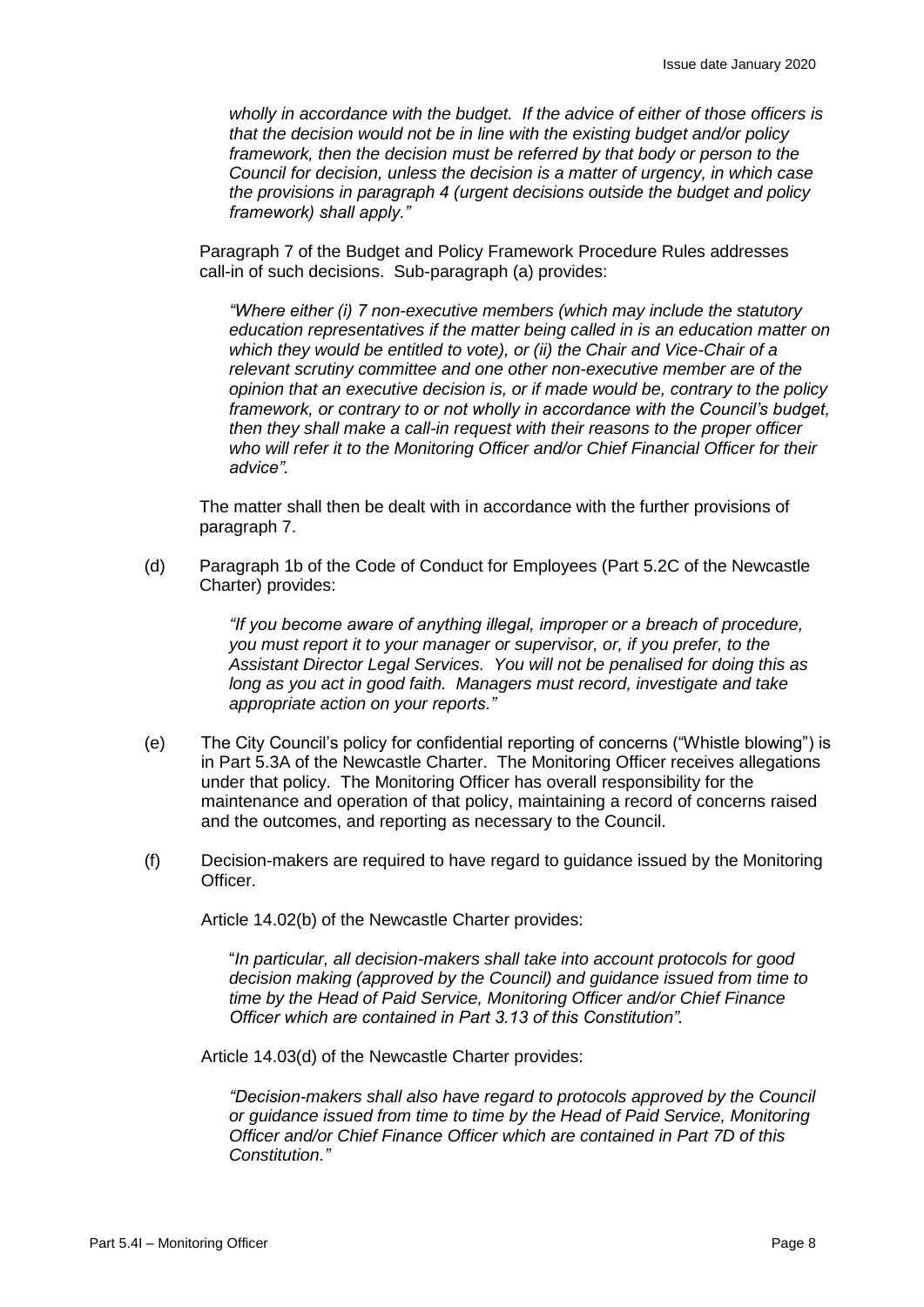So far as decision-making by Council bodies in a quasi-judicial manner is concerned, Article 14.08(b) of the Newcastle Charter provides:

*"They shall have regard to any protocols approved by the Council or guidance issued from time to time by the Head of Paid Service, Monitoring Officer and/or Chief Finance Officer which are contained in Part 5 of this Constitution".*

(g) Paragraph 6 of the "Protocol on the Exercise of Officer Delegations" in Part 3 of the Newcastle Charter provides:

> *"Delegated Officers shall follow any further guidance that may be issued from time to time by the Chief Executive, the Director of Resources or the Assistant Director Legal Services, including Protocols relating to Property Issues".*

### **7. Complaints Against Members**

Complaints that Members have breached the Council's Code of Conduct can be made to the Monitoring Officer.

The Protocol – Arrangements for Dealing with Complaints against Members in Part 5.4G of the Newcastle Charter sets out how a complaint will be dealt with.

As part of the Arrangements, the Localism Act 2011 provides that the Council must appoint at least one Independent Person, whose views must be sought by the Council before it takes a decision on a complaint which has been investigated, and whose views may also be sought by the Council, or the member against whom the complaint has been made, at any stage in the process. The Council has appointed two Independent Persons.

The Protocol in Part 5.4G of the Newcastle Charter contains details of the role to be undertaken by the Council's Independent Persons, including information as to when the Monitoring Officer will normally consult the Independent Persons:

- The Monitoring Officer reviews every complaint received and, after consulting the Independent Persons where appropriate, decides whether it merits formal investigation.
- The Monitoring Officer also consults the Independent Persons if (a) he/she considers a local resolution is appropriate and (b) a complainant is not willing to accept an offer of local resolution.
- If an investigation has been carried out, the Independent Persons are consulted by the Monitoring Officer on the investigating officer's final report.
- The views of the Independent Persons will be sought and taken into account before Standards Committee takes any decision about a breach of the Code of Conduct or what sanctions to impose.
- In the event of an appeal against certain decisions made under the Arrangements, the Monitoring Officer will consult the Independent Persons.

Reports are submitted to the Standards Committee on complaints that have been received as and when appropriate.

# **8. Monitoring the Protocol**

The Monitoring Officer will report to the Standards Committee each year as to whether the arrangements set out in this Protocol have been complied with and will include any proposals for amendments in the light of issues which have arisen during the year.